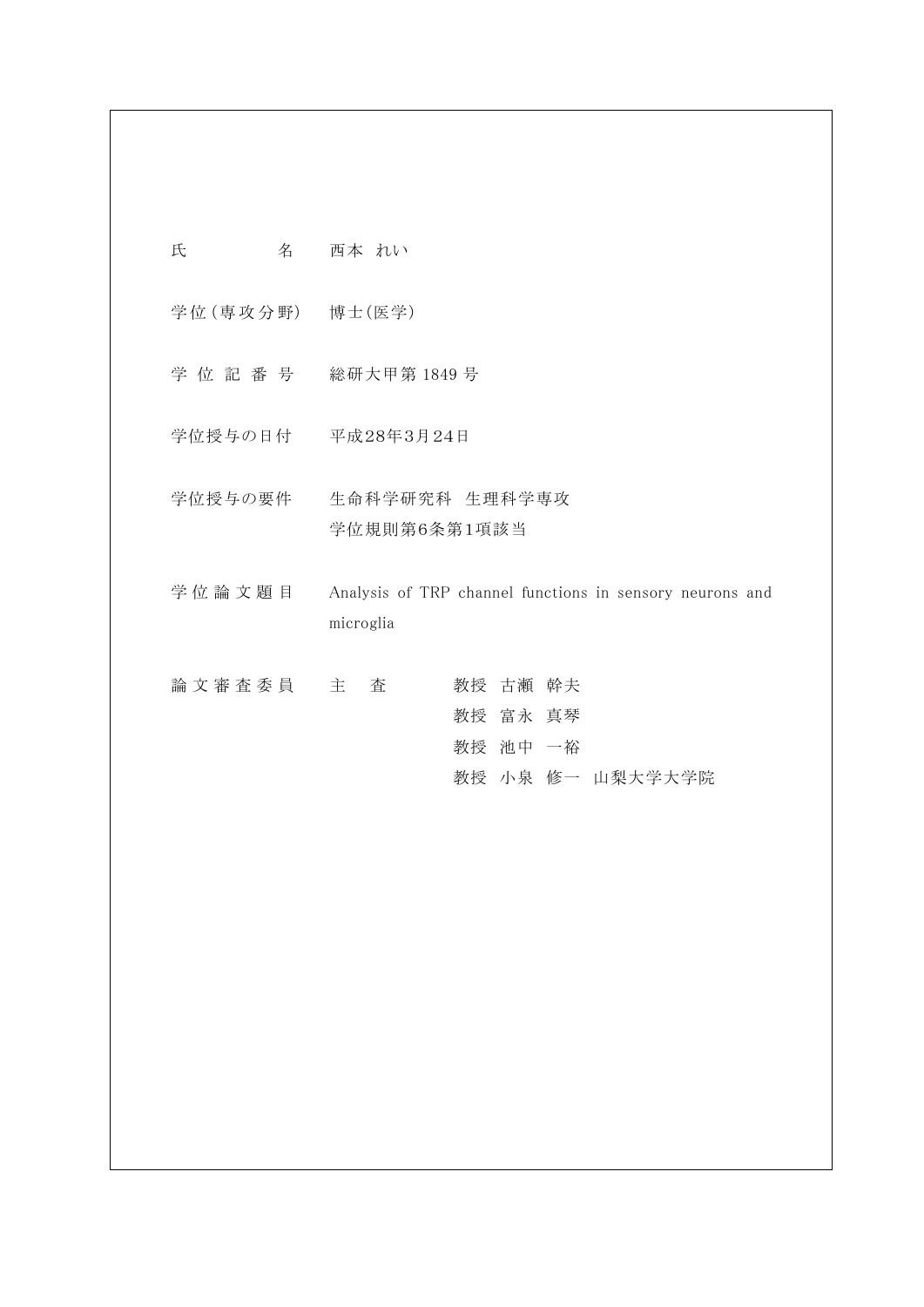## 論文内容の要旨

## Summary of thesis contents

Transient receptor potential (TRP) channels are non-selective cation channels involved in a wide variety of sensing functions in our body, including pain and temperature sensation. The TRP channel superfamily is conserved in yeast, invertebrates and vertebrates and composed of 28 members which are divided into 6 subfamilies in mammals, based on their protein sequence homology: canonical or classic (C), vanilloid (V), melastatin (M), polycystin or polycystic kidney disease (P), mucolipin (ML), ankyrin (A). The mechanisms activating TRP channels are highly diversified: activation by temperature, by chemical molecules or activation downstream of signal transduction pathways. Additionally, it is well known that TRP channels are polymodal receptors. The TRP channel activators cause synergistic effects on TRP channel activity when different types of activators exist at the same time. Thus, TRP channels attract us to study about their physiological and pathological significance involved in our lives. In this doctoral thesis study, I focused on TRP channel functions involved in the mechanism of pain sensation induced by propofol, a general anesthetic drug (Chapter I) and the mechanism of temperature-dependent microglia motility (Chapter II).

 Propofol, a commonly used intravenous anesthetic agent, is known as a modulator and an activator of GABA<sup>A</sup> receptors in the central nervous system. It is also known to sometimes cause pain sensation upon injection in humans. However, the molecular mechanisms underlying this harmful effect are not fully understood. Propofol is so far reported to activate TRPA1 and TRPV1 in rodents, but the propofol effect on the latter is still controversial. Furthermore, it is still unclear whether propofol can activate them in humans. To address whether propofol can activate TRPV1 and TRPA1 in humans and mice, I utilized patch-clamp recordings and Ca<sup>2+</sup>-imagings using the heterologous expression system and mice in Chapter I. In patch-clamp recordings using HEK293T cells, I observed propofol-evoked currents in HEK293T cells expressing human TRPA1, mouse TRPA1 or mouse TRPV1, but not in HEK293T cells expressing human TRPV1. Next, I performed  $Ca^{2+}$ -imagings to evaluate propofol action on sensory neurons using dorsal root ganglion (DRG) cells prepared from wild -type (Wt), *Trpv1*-knockout, *Trpa1*-knockout or *Trpv1*/*Trpa1* double knockout (V1A1DKO). I found that propofol caused increases in intracellular  $Ca^{2+}$  concentrations ( $[Ca^{2+}]$ ) in DRG cells from Wt, suggesting the ability of propofol to activate  $Ca^{2+}$ -permeable proteins in DRG cells. Such propofol-induced  $[Ca^{2+}]$ i increases were still observed in a considerable portion of DRG cells from V1A1DKO mice, indicating the existence of TRPV1- and TRPA1-independent mechanisms for propofol action. By using  $Ca^{2+}$ -imagings and patch-clamp recordings, I investigated the involvement of type A  $\gamma$ -amino butyric acid (GABA<sub>A</sub>) receptor activation in this phenomenon because it is reported that  $GABA_A$  receptors and voltage-gated  $Ca^{2+}$  channels expressed in some population of DRG cells could be involved in the mechanism of muscimol-induced  $[Ca^{2+}]$  increases. I found that propofol produced action potential generation in GABA<sup>A</sup> receptor-dependent manner and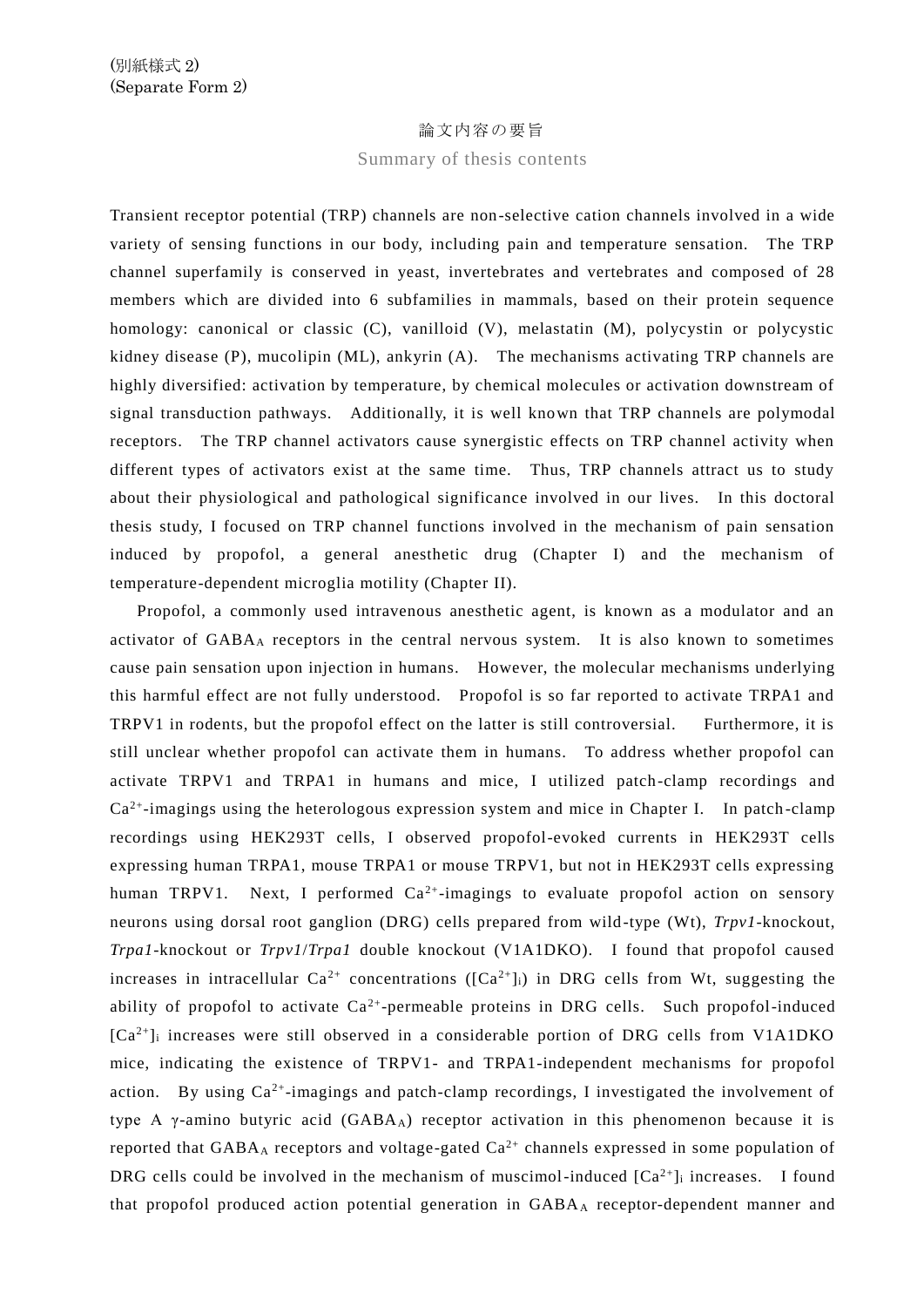that both T-type and L-type  $Ca^{2+}$  voltage-gated  $Ca^{2+}$  channels are activated downstream of GABA<sup>A</sup> receptor activation by propofol. Thus, propofol may cause pain sensation through multiple mechanisms involving not only TRPV1 and TRPA1 but also voltage -gated channels downstream of GABA<sup>A</sup> receptor activation.

 In Chapter II, I tried to clarify the involvement of TRP channel functions in the mechanism of temperature-dependent microglia motility. Microglia are resident immune cells in the brain, which take important parts in the maintenance of brain homeostasis. Surveillant microglia can transform into activated phenotype and migrate in response to the environmental changes under pathological conditions. Therapeutic hypothermia is an effective treatment for neural protection in the clinical field and also suppresses microglial functions such as cytokine release. However, there are few studies focusing on the molecular basis involved in the changes of microglial function in therapeutic hypothermia. Therefore, I tried to evaluate the in volvement of thermosensitive TRP channels in microglia movement in mice using temperature -controlled time-lapse imaging system, patch-clamp recordings and molecular techniques.

 I found that microglia movement is temperature-dependent using temperature-controlled time-lapse imaging. I also found some clues showing the involvement of TRPM4 activation in the temperature-dependent microglia movement. I observed TRPM4 expression in mouse microglia not only at an mRNA level by RT-PCR but also at a protein level by immunocytochemistry. Moreover, heat-evoked currents in microglia were inhibited by 9-phenanthrol, a TRPM4 inhibitor, in a dose-dependent manner. Finally, I observed that the temperature-dependency of microglia movement was diminished by 9-phenanthrol treatment. These data suggest that TRPM4, a thermosensitive monovalent cation -permeable TRP channel, might be involved in the mechanism of temperature-dependent microglia movement.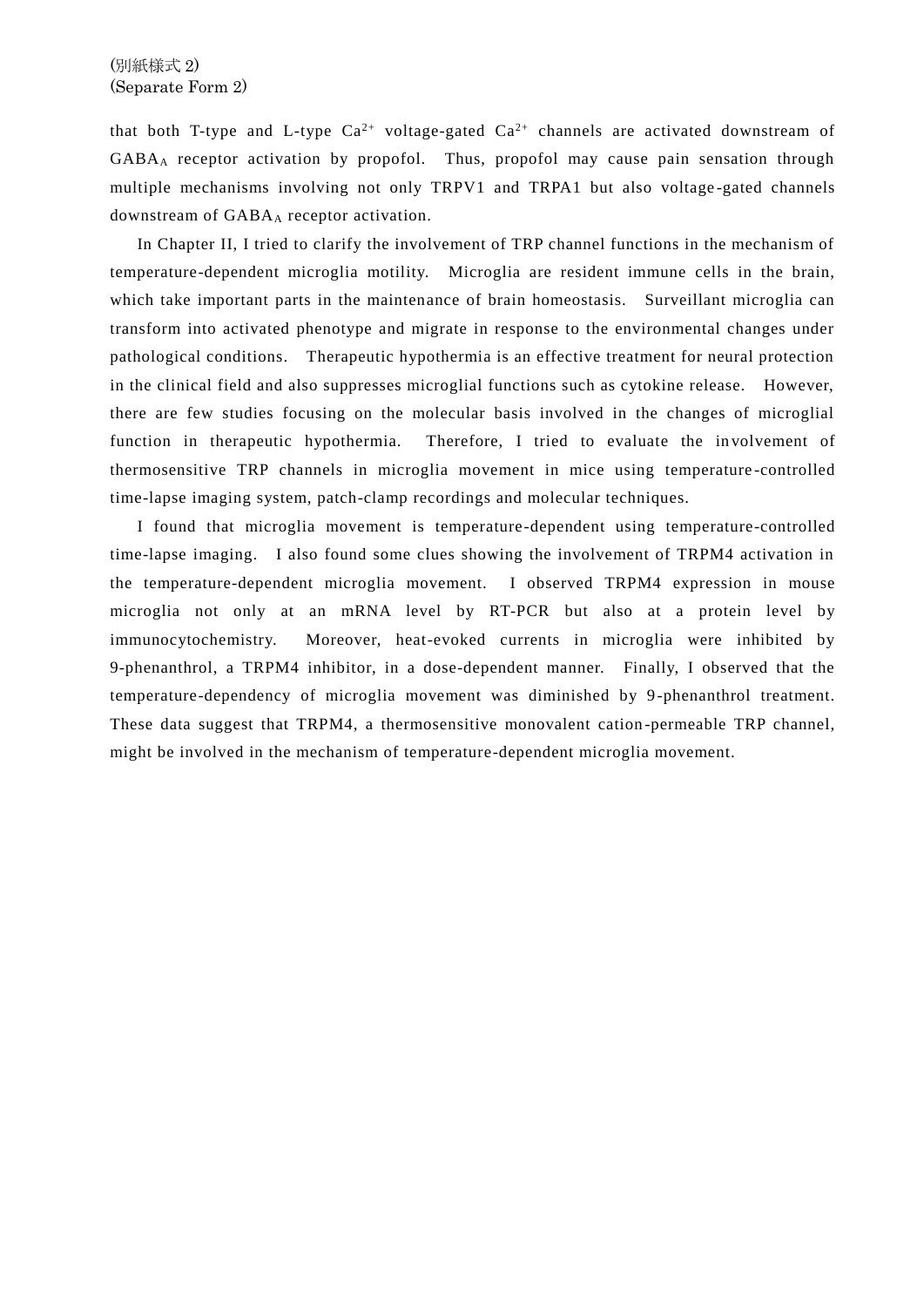## 博士論文の審査結果の要旨

Summary of the results of the doctoral thesis screening

出願者は、「Analysis of TRP channel functions in sensory neurons and microglia」という課 題のもと、麻酔薬propofolが引き起こす痛覚、およびミクログリア細胞の遊走性の温度依 存性という2つの現象についてTRPチャネルの関与を解明する研究を行った。まず、臨床 で広く使われる静脈麻酔薬propofolのイオンチャネルに対する効果の解析をカルシウムイ メージング法とパッチクランプ法を用いて行い、propofolがマウスTRPV1, マウスTRPA1, ヒトTRPA1を活性化することを見いだした。各TRPチャネルを発現させたHEK293T細胞を 用いた解析では、特にヒトTRPA1活性化能が強いことが明らかとなり、propofolによるヒト の静注初期に見られる血管痛は血管壁に分布する感覚神経に発現するTRPA1を活性化する ことによって引き起こされると考えられた。マウス単離後根神経節細胞(DRG細胞)を用い た解析では、機能的にTRPA1, TRPV1を発現する細胞でpropofolによる細胞内カルシウム上 昇が観察されたが、TRPA1, TRPV1ダブル欠損マウスから調製した細胞でもpropofolで細胞 内カルシウム濃度上昇が見られたことから、TRPA1, TRPV1以外の分子の関与が推察された。 PropofolによるTRPA1, TRPV1二重欠損DRG細胞での細胞内カルシウム上昇がGABA<sub>A</sub>阻害 剤picrotoxinでほぼ完全に抑制されたことから、GABAA受容体の関与を推定した。さらに、 TRPA1, TRPV1二重欠損DRG細胞において、propofolによる細胞内カルシウム上昇がL型お よびT型の電位作動性カルシウムチャネル阻害剤で強く抑制されたことから、GABAA受容 体活性化によるクロライド流出が脱分極を引き起こし、その脱分極によって電位作動性カ ルシウムチャネルが活性化して細胞内へのカルシウム流入がもたらされているものと考え られた。膜電位記録において、propofol投与によって活動電位が発生し、その活動電位発 生がpicrotoxinで完全に抑制されることが観察された。このように、出願者は、propofolは 複数のメカニズムを介して細胞膜を脱分極させて電位作動性Na<sup>+</sup>チャネル活性化から痛み 感覚を引き起こすことを明らにした。

出願者は次に、臨床において行われる脳低温療法の分子メカニズムを明らかにするため に、ミクログリアに焦点をあてて温度の影響を観察した。マウスミクログリアの純粋培養 系を確立した後、タイムラプス法を用いて、33度、37度、40度における細胞移動を観察し た。37度でのミクログリアの運動能は33度で低下し40度で増強した。2時間の細胞の動き を定量する解析法を開発して定量解析を行ったところ、ミクログリアの動きに温度依存性 があることが明らかとなった。そこで、マウスミクログリアでの温度感受性TRPチャネル 遺伝子の発現を解析し、*Trpv4, Trpm2, Trpm4, Trpv2*の発現を確認したが、体温域で活性化 するTRPV4, TRPM2, TRPM4に絞って解析した。TRPV4 欠損ミクログリア、TRPM2欠損ミ クログリアでは、37度で野生型ミクログリアと動きに差はなかった。そこで、TRPM4に着 目した。細胞内カルシウム1 µMの条件にした野生型ミクログリアでは、温度刺激で活性化 する外向き 整 流 性 を 有 す る 電 流 が 観 察 さ れ 、 この電流 は TRPM4 の 特 異 的 阻 害 剤 9-phenanthrolで抑制されたことから、マウス野生型ミクログリアでのTRPM4の機能的発現 を確認した。タイムラプス法による温度依存的なマウスミクログリアの運動変化が 9-phenanthrolで濃度依存的に抑制されたことから、マウスミクログリアの温度上昇に伴う